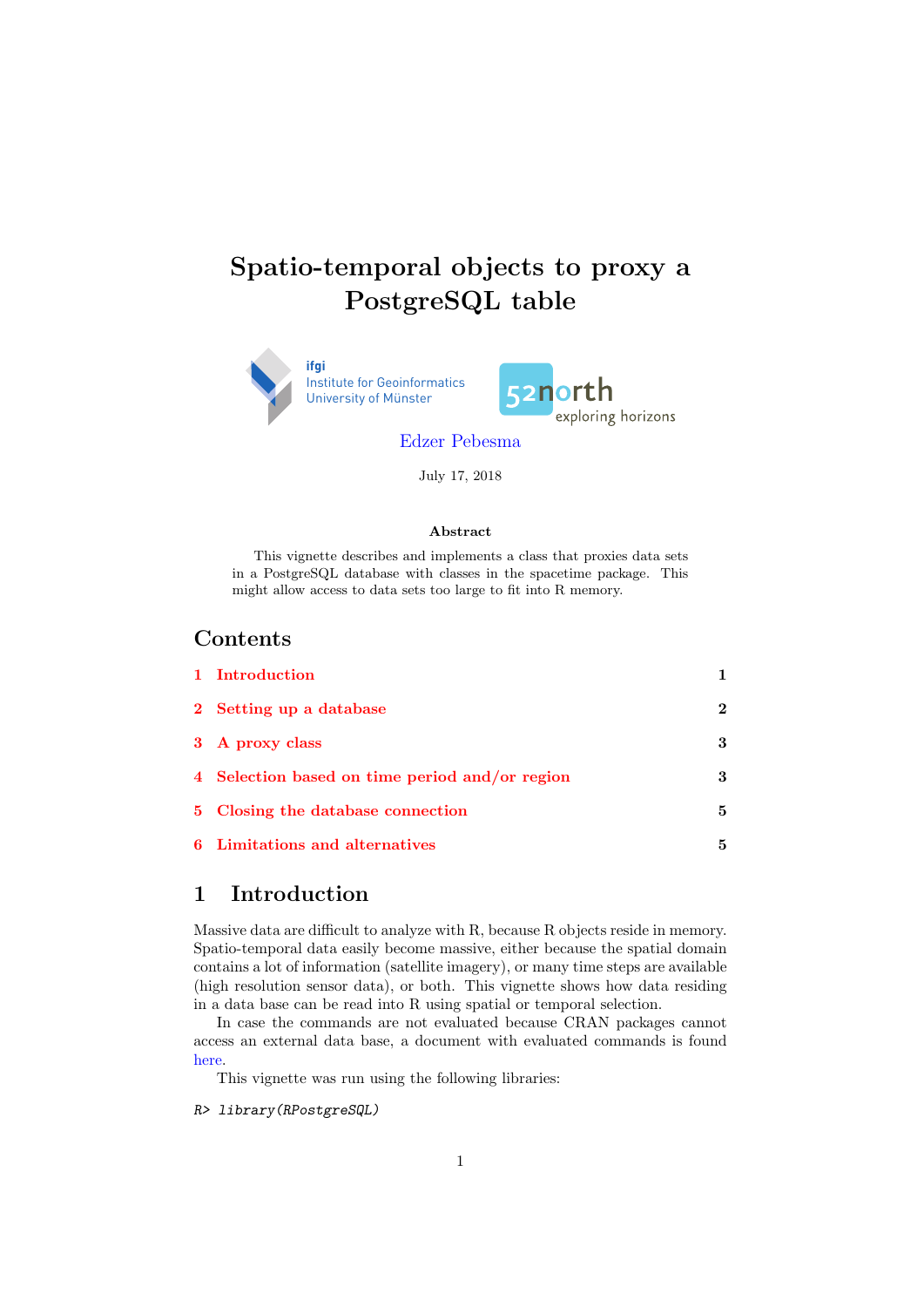R> library(sp) R> library(spacetime)

#### <span id="page-1-0"></span>2 Setting up a database

We will first set the characteristics of the database<sup>[1](#page-1-1)</sup>

```
R> dbname = "postgis"
R> user = "edzer"
R> password = "pw"
R> #password = ""
```
Next, we will create a driver and connect to the database:

```
R> drv <- dbDriver("PostgreSQL")
R> con <- dbConnect(drv, dbname=dbname, user=user, password=password,
+ host='localhost', port='5432')
```
It should be noted that these first two commands are specific to PostgreSQL; from here on, commands are generic and should work for any database connector that uses the interface of package DBI.

We now remove a set of tables (if present) so they can be created later on:

```
R> dbRemoveTable(con, "rural_attr")
R> dbRemoveTable(con, "rural_space")
R> dbRemoveTable(con, "rural_time")
R> dbRemoveTable(con, "space_select")
```
Now we will create the table with spatial features (observation locations). For this, we need the rgdal function writeOGR, which by default creates an index on the geometry:

```
R> data(air)
R> rural = STFDF(stations, dates, data.frame(PM10 = as.vector(air)))
R> rural = as(rural, "STSDF")
R> p = rural@spR> sp = SpatialPointsDataFrame(p, data.frame(geom_id=1:length(p)))
R> library(rgdal)
R> OGRstring = paste("PG:dbname=", dbname, " user=", user,
           " password=", password, " host=localhost", sep = "")
R> print(OGRstring)
R> writeOGR(sp, OGRstring, "rural_space", driver = "PostgreSQL")
```
In case you have problems replicating this, verify that your rgdal installation privides the PostgreSQL driver, e.g. by checking that

R> subset(ogrDrivers(), name == "PostgreSQL")\$write

prints a TRUE, and not a logical(0).

Second, we will write the table with times to the database, and create an index to time:

<span id="page-1-1"></span><sup>&</sup>lt;sup>1</sup>It is assumed that the database is *spatially enabled*, i.e. it understands how simple features are stored. The standard for this from the open geospatial consortium is described [here.](http://www.opengeospatial.org/standards/sfs)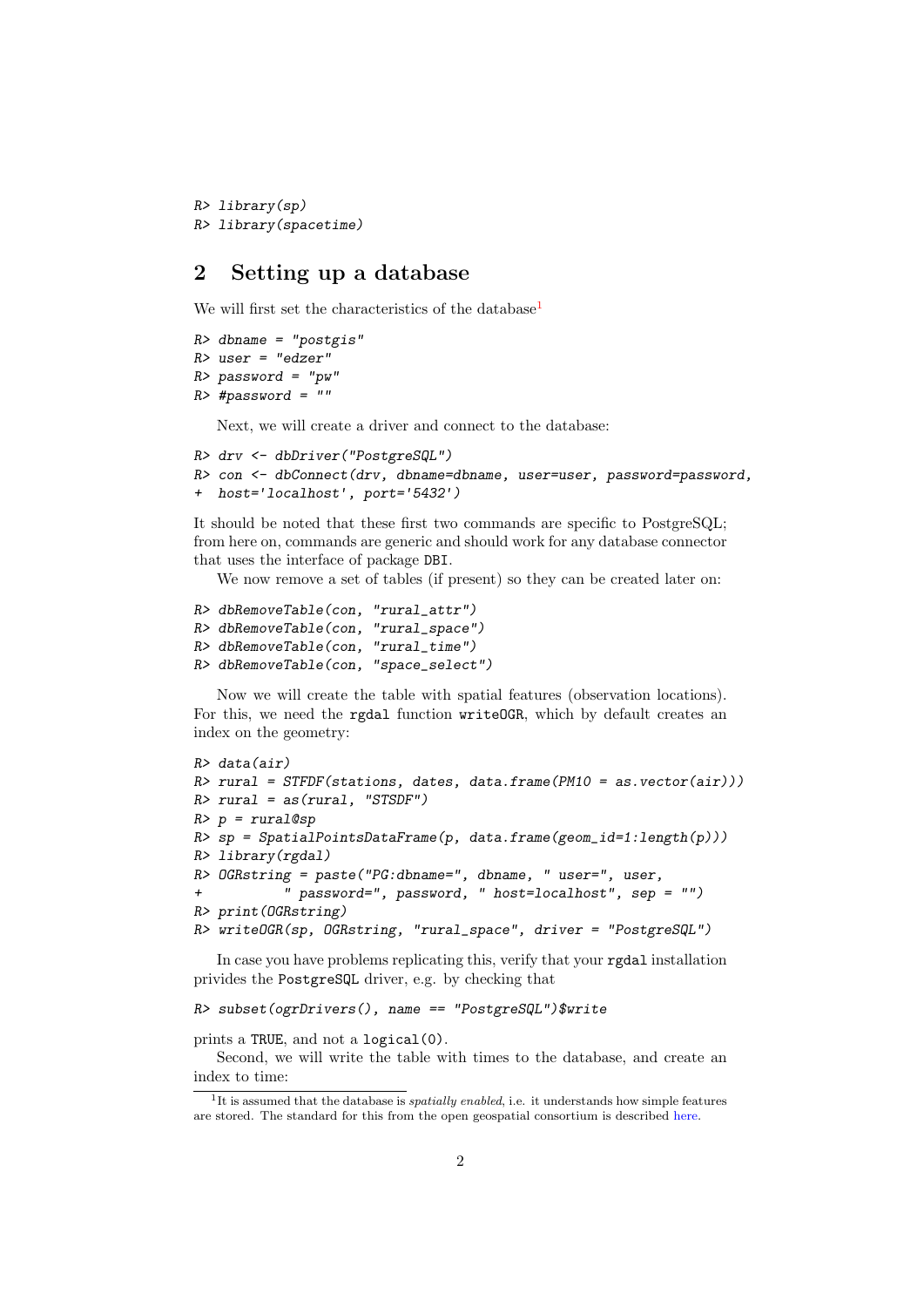```
R> df = data.frame(time = index(rural@time), time_id = 1:nrow(rural@time))
R> dbWriteTable(con, "rural_time", df)
R> idx = "create index time_idx on rural_time (time);"
R> dbSendQuery(con, idx)
```
Finally, we will write the full attribute data table to PosgreSQL, along with its indexes to the spatial and temporal tables:

```
R> idx = rural@index
R> names(rural@data) = "pm10" # lower case
R> df = cbind(data.frame(geom_id = idx[,1], time_id = idx[,2]), rural@data)
R> dbWriteTable(con, "rural_attr", df)
```
#### <span id="page-2-0"></span>3 A proxy class

The following class has as components a spatial and temporal data structure, but no spatio-temporal attributes (they are assumed to be the most memoryhungry). The other slots refer to the according tables in the PostGIS database, the name(s) of the attributes in the attribute table, and the database connection.

```
R> setClass("ST_PG", contains = "ST",
+ # slots = c(space_table = "character",
+ representation(space_table = "character",
+ time_table = "character",
+ attr_table = "character",
+ attr = "character",
         con = "PostgreSQLConnection"))
```
Next, we will create an instance of the new class:

```
R> rural_proxy = new("ST_PG",
+ #ST(rural@sp, rural@time, rural@endTime),
+ as(rural, "ST"),
+ space_table = "rural_space",
+ time_table = "rural_time",
+ attr_table = "rural_attr",
+ attr = "pm10",+ con = con)
```
#### <span id="page-2-1"></span>4 Selection based on time period and/or region

The following two helper functions create a character string with an SQL command that for a temporal or spatial selection:

```
R> .SqlTime = function(x, j) {
+ stopifnot(is.character(j))
+ require(xts)
+ t = .parseIS08601(j)+ t1 = paste("'", t$first.time, "'", sep = "")
+ t2 = paste("'", t$last.time, "'", sep = "")
         what = paste("geom_id, time_id", paste(x0attr, collapse = ", "); sep = ", ")
```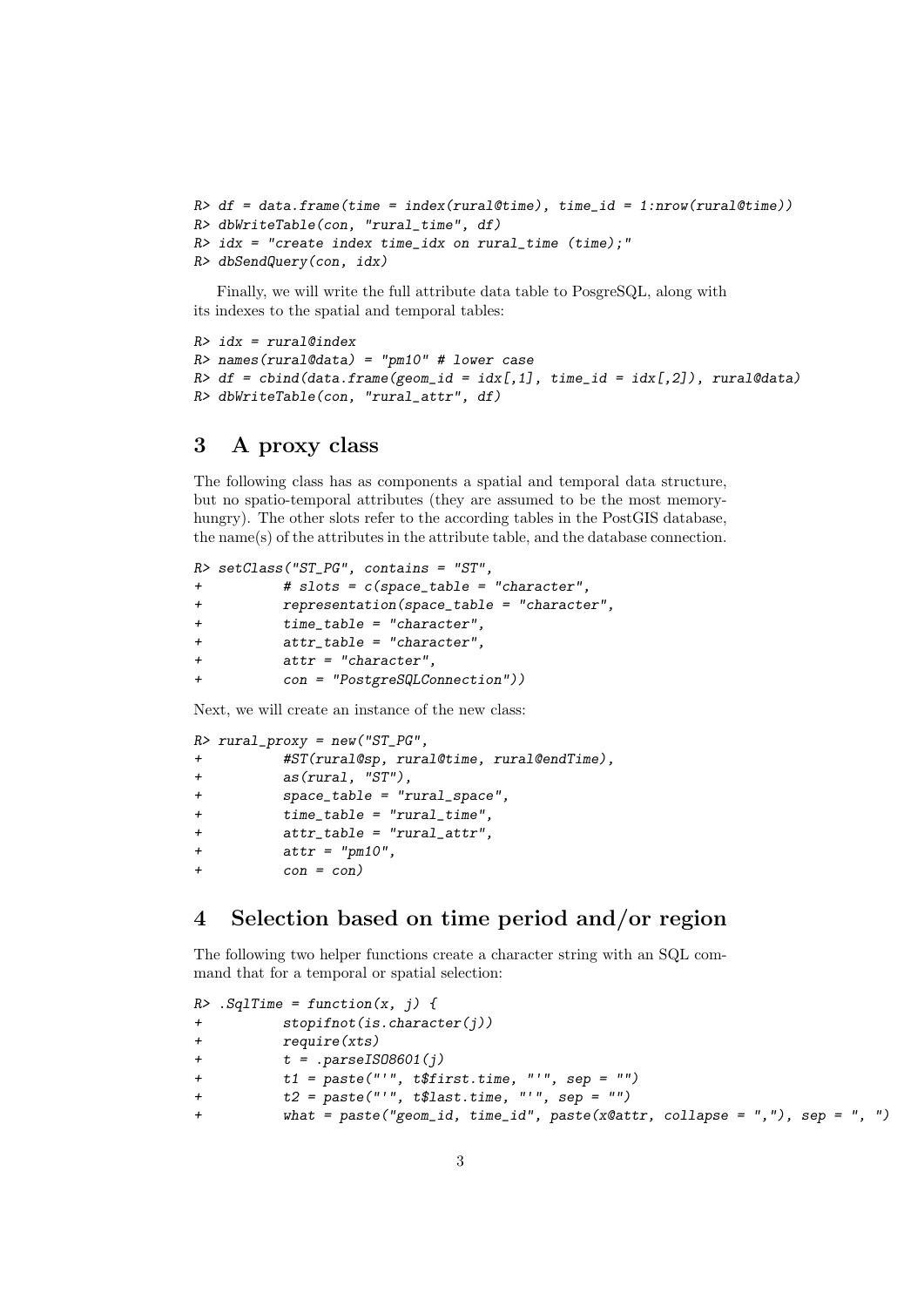```
+ paste("SELECT", what, "FROM", x@attr_table, "AS a JOIN", x@time_table,
+ "AS b USING (time_id) WHERE b.time >= ", t1, "AND b.time <=", t2,";")
+ }
R > .Sq1Space = function(x, i) {
+ stopifnot(is(i, "Spatial"))
+ writeOGR(i, OGRstring, "space_select", driver = "PostgreSQL")
+ what = paste("geom_id, time_id", paste(x@attr, collapse = ","), sep = ", ")
+ paste("SELECT", what, "FROM", x@attr_table,
+ "AS a JOIN (SELECT p.wkb_geometry, p.geom_id FROM",
+ x@space_table, " AS p, space_select AS q",
+ "WHERE ST_Intersects(p.wkb_geometry, q.wkb_geometry))",
+ "AS b USING (geom_id);")
+ }
```
The following selection method selects a time period only, as defined by the methods in package xts. A time period is defined as a valid ISO8601 string, e.g. 2005-05 is the full month of May for 2005.

```
R> setMethod("[", "ST_PG", function(x, i, j, ..., drop = TRUE) {
+ stopifnot(missing(i) != missing(j)) # either of them present
+ if (missing(j))
+ sql = .SqlSpace(x,i)+ else
+ sql = .Sq1Time(x, j)+ print(sql)
+ df = dbGetQuery(x@con, sql)
+ STSDF(x@sp, x@time, df[x@attr], as.matrix(df[c("geom_id", "time_id")]))
+ })
R > p m 10_20050101 = r w r a l_p r c x y[, "2005-01-01"]
R> summary(pm10_20050101)
R> summary(rural[,"2005-01-01"])
R> pm10_NRW = rural_proxy[DE_NUTS1[10,],]
R> summary(pm10_NRW)
R> summary(rural[DE_NUTS1[10,],])
```
Clearly, the temporal and spatial components are not subsetted, so do not reflect the actual selection made; the attribute data however do; the following selection step "cleans" the unused features/times:

```
R> dim(pm10_NRW)
R>pm10_N<sub>NRW</sub> = pm10_N<sub>NRW</sub>[T,]
R> dim(pm10_NRW)
```
Comparing sizes, we see that the selected object is smaller:

```
R> object.size(rural)
R> object.size(pm10_20050101)
R> object.size(pm10_NRW)
```